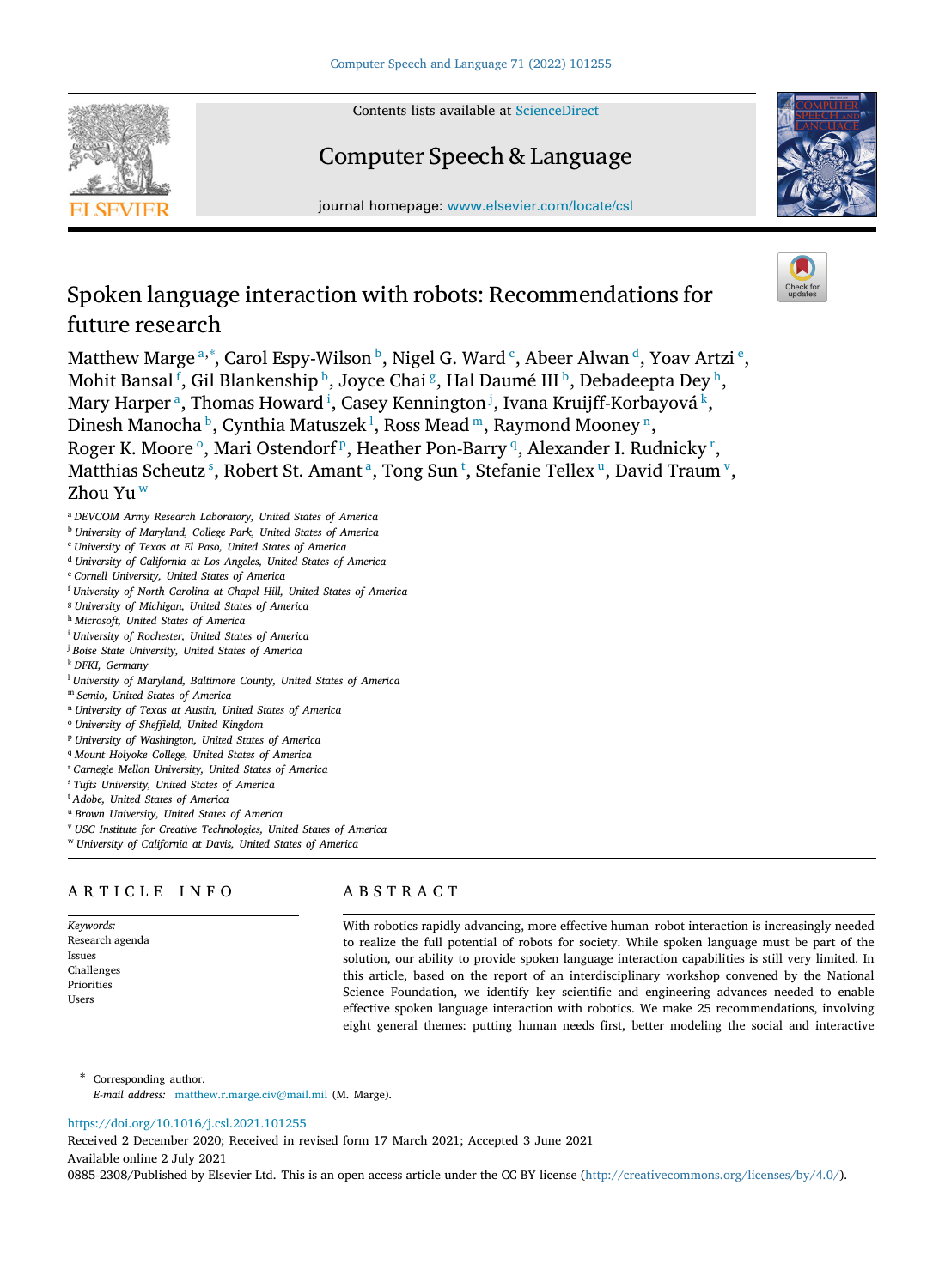aspects of language, improving robustness, creating new methods for rapid adaptation, better integrating speech and language with other communication modalities, giving speech and language components access to rich representations of the robot's current knowledge and state, making all components operate in real time, and improving research infrastructure and resources. Research and development that prioritizes these topics will, we believe, provide a solid foundation for the creation of speech-capable robots that are easy and effective for humans to work with.

## **1. Introduction**

As robotics advances, spoken language interaction is becoming increasingly necessary. Yet robot researchers often find it difficult to incorporate speech processing capabilities, speech researchers seldom appreciate the special needs of robot applications, and the overall path forward has not been clear. To address these problems, the National Science Foundation convened a workshop. The discussions started there continued over a year, culminating in a report ([Marge et al.,](#page-11-0) [2020a\)](#page-11-0), listing both challenges that robotics brings for spoken interaction, and challenges in designing robot systems able to make effective use of speech.

This article presents key recommendations for research in this area, distilled from the full report. We refer readers wanting more detail to that report and to the recent report of a Dagstuhl workshop on the same topic ([Devillers et al.,](#page-11-1) [2020\)](#page-11-1). Also relevant are various roadmaps for research in related areas: robotics, dialogue systems, artificial intelligence (AI), and so on [Amershi et al.](#page-11-2) [\(2019\)](#page-11-2), [Beckerle et al.](#page-11-3) [\(2019](#page-11-3)), [Chang et al.](#page-11-4) ([2019\)](#page-11-4), [Christensen et al.](#page-11-5) [\(2009](#page-11-5)), [Eskenazi and Zhao](#page-11-6) ([2020\)](#page-11-6), [Gil and Selman](#page-11-7) ([2019\)](#page-11-7), [Bohus and Horvitz](#page-11-8) ([2010\)](#page-11-8), [Sheridan](#page-12-0) [\(2016](#page-12-0)), [Ward and DeVault](#page-12-1) [\(2016](#page-12-1)), [Wiltshire et al.](#page-12-2) [\(2013](#page-12-2)), [Yang et al.](#page-12-3) ([2018\)](#page-12-3), [Tangiuchi et al.](#page-12-4) [\(2019\)](#page-12-4), [McTear](#page-11-9) [\(2020](#page-11-9)). In this article we focus on making specific recommendations relevant to issues that are especially critical for spoken language interaction with robots.

We hope to help researchers in speech, in language, and in robotics, as well as social scientists, other researchers, and subject matter experts, to better understand the difficulties, possibilities, and research issues in speech for robots; to catalyze new research projects in this area; and to thereby bring us closer to the vision of truly satisfying spoken language interaction with robots. We make 25 recommendations, addressed to funding agencies, leaders in industry, principal investigators, graduate students, developers, and system integrators. These recommendations relate broadly to issues of human needs, sociality and interaction, robustness, adaptation, multimodality, representations, timing, and infrastructure.

## *1.1. Why spoken language interaction with robots?*

Across a wide range of applications, spoken language interaction with robots has great promise. The possibilities for education, healthcare, field assistance (including search and rescue, humanitarian relief, and reconnaissance) and the consumer market (including entertainment, security, and household) are vast.

Reasons why spoken language interaction with robots will greatly benefit human society include:

- Among the various ways to exchange information with robots, spoken language has the potential to often be the fastest and most efficient. Speed is critical for robots capable of interacting with people in real time. Especially in operations where time is of the essence, slow performance is equivalent to failure. Speed is required not only during the action, but also in the human–robot communication, both prior to and during execution.
- Spoken language interaction will enable new dimensions of human–robot cooperative action, such as the realtime coordination of physical actions by human and robot.
- Spoken language interaction is socially potent ([Bainbridge et al.](#page-11-10), [2011\)](#page-11-10), and will enable robots to engage in more motivating, satisfying, and reassuring interactions, for example, when tutoring children, caring for the sick, and supporting people in dangerous environments.
- As robots become more capable, people will *expect* speech to be the primary way to interact with robots.
- Robots that you can talk with may be simply better liked, a critical consideration for consumer robotics.
- Robots can be better communicators than disembodied voices [Deng et al.](#page-11-11) ([2019\)](#page-11-11); being co-present, a robot's gestures and actions can reinforce or clarify a message, help manage turn-taking more efficiently, convey nuances of stance or intent, and so on.
- Building speech-capable robots is an intellectual grand challenge that will drive advances across the speech and language sciences and beyond.

Not every robot needs speech, but speech serves functions that are essential in many scenarios. Meeting these needs is, however, beyond the current state of the art.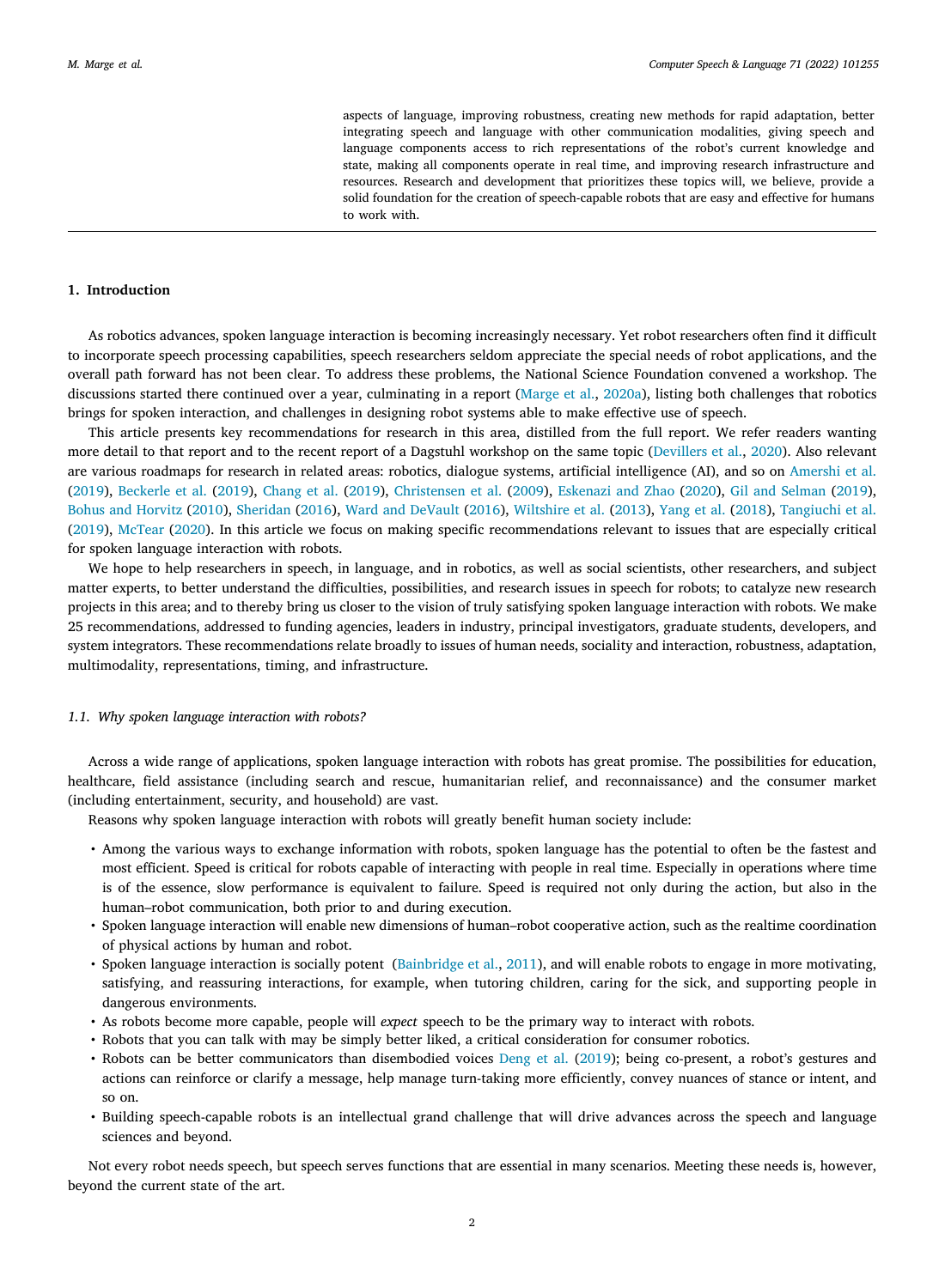#### *1.2. Why don't we have it yet?*

At first glance, speech for robots seems like it should be a simple matter of plugging in some off-the-shelf modules and getting a talking robot [\(Moore](#page-11-12), [2015\)](#page-11-12). But it's not that easy. This article will discuss the reasons at length, but here we give an initial overview of the relevant properties of robots and spoken communication.

**What is a robot, in essence?** While in some ways a robot is like any other AI system that needs to converse with humans, there are also fundamental differences. Notably, in general:

- 1. A robot is situated; it exists at a specific point in space, and interacts with the environment, affecting it and being affected.
- 2. A robot provides affordances; its physical embodiment affects how people perceive its actions, speech, and capabilities, and affects how they choose to interact with it.
- 3. A robot has very limited abilities, in both perception and action; it is never able to fully control or fully understand the situation.
- 4. A robot exists at a specific moment in time, but a time where everything may be in a state of change the environment, the robot's current plans and ongoing actions, what it's hearing, what it's saying, and so on.

Not every robot brings unique challenges for speech  $-$  a robot that just sits on a desk, chatting and smiling, can work much like any other conversational agent — but as robots become more capable, speech becomes more challenging.

**What is spoken communication, in essence?** It is not just audible text; nor is it just transmitting packets of information back and forth ([Reddy,](#page-12-5) [1979\)](#page-12-5). Rather, in general:

- 1. Spoken communication is a way for people to indicate their needs, desires, goals, and current state. State includes internal state, such as stress level, level of interest, and overall emotional state, and also stance, such as attitudes and intentions regarding the current activity, teammate actions, and specific objects in the environment.
- 2. Spoken communication can relate to the open world, as it calls out objects of interest, signals upcoming actions, enables coordination with teammates, supports timely action, and so on.
- 3. Spoken communication can accompany actions and gestures to emphasize or disambiguate intentions.
- 4. Spoken communication serves interpersonal functions in motivating or guiding teammates, as well as in showing awareness of their contributions, their current state, their autonomy, their value, and so on.
- 5. Spoken communication styles can portray diverse information about the individual, or robot, including its abilities, level of competence, desired interaction style, and so on.
- 6. Finally, spoken communication operates at various timescales. Of course, the robot's audio output should accurately give the user information on the robot's current knowledge state, needs, and intentions, and conversely the robot should understand instructions from the user. Such calmly paced utterances and responses have been the primary focus of past research. Yet robots often also need to be able to interact swiftly with the user, enabling the direction of attention, exploitation of rapid dialogue routines, and tight coordination of joint action. At the other extreme, robots should be able to use spoken interaction when establishing long-term expectations ([Kruijff-Korbayová et al.](#page-11-13), [2015\)](#page-11-13). In one direction, the robot's voice and turn-taking style should enable the user to infer the robot's ''personality'', including what the robot is capable of and how it can best be interacted with. In the other direction, the robot should be able to infer, from the user's speaking style and interaction style, how this specific user likes to interact, and to adjust its behavior parameters accordingly.

Not every robot needs competence in all these functions of speech. If a robot's job is just to pull weeds, it may need speech only for receiving simple commands and providing simple status reports. But to fully exploit the power of speech, roboticists will need to endow their creations with new representations and new functionality.

In this article our contribution to this endeavor is a set of research recommendations that we believe will accelerate progress in this area, each briefly motivated and contextualized. These recommendations are organized into seven sections: user experience design (Section [2\)](#page-2-0), audio processing, speech recognition, and language understanding (Section [3](#page-3-0)), speech synthesis and language generation (Section [4\)](#page-5-0), dialogue (Section [5\)](#page-6-0), other sensory processes (Section [6\)](#page-7-0), robustness and adaptability (Section [7\)](#page-8-0), and infrastructure (Section [8\)](#page-10-0).

## **2. User experience design**

<span id="page-2-0"></span>At the top level, we can say that there are three driving forces that underlie most robotics research, and, in particular, most projects relating to speech for robots: the visions, the technologies, and the needs. While many technical challenges remain, and we still need the inspiring visions, the field is now reaching the point where focus on the needs — the human needs — should become the main driver. This section discusses some implications, organized around four broad recommendations.

**Recommendation 1.** *Focus on language not only as a way to achieve human-like behaviors, but also as a way to support limited but highly usable communications abilities.*

From the earliest days, an inspiration for robotics research has been the creation of human-like artifacts. However, experience with many user interfaces has shown that aiming to emulate a human too closely is often a recipe for failure [\(Balentine,](#page-11-14) [2007\)](#page-11-14).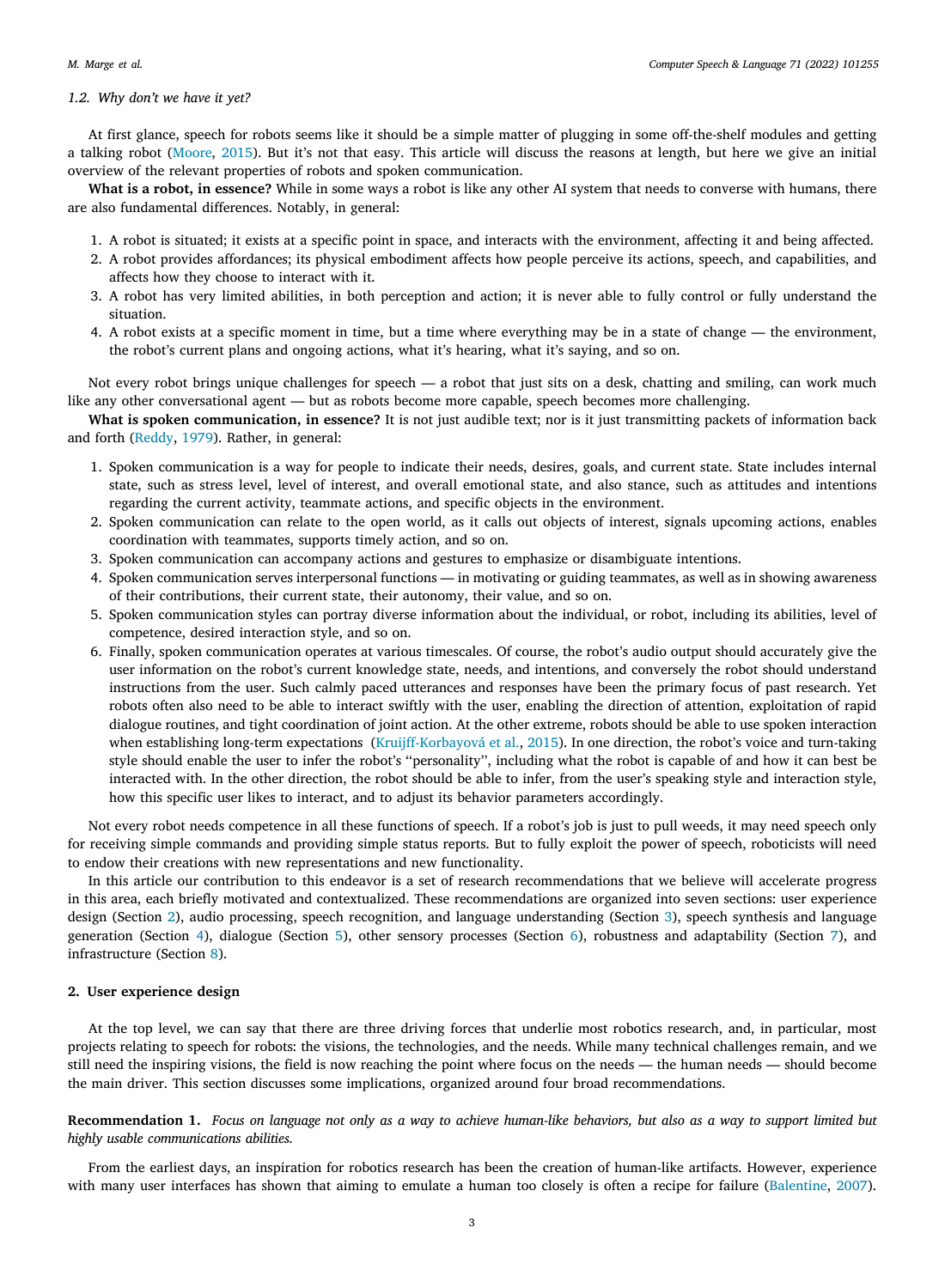Grand ambitions are good, but we also need to focus on engineering spoken interaction capabilities to maximize usability and utility. Simple, minimal interaction styles can even be natural, in their own way, for people. Empirically, even when designers aim to support natural ''conversational" interaction, users often resort to formulaic language and focus on a handful of interaction routines that reliably work for them ([Moore](#page-12-6), [2017a\)](#page-12-6).

As a corollary, we advocate generally preferring evaluations to be based on use cases. There is an essential tension between intrinsic and extrinsic evaluation. Today in most areas of speech processing the former is pervasive: researchers commonly tackle an existing dataset and develop a new algorithm that improves on previous results according to a standard metric. Yet ultimately we need to evaluate research extrinsically, judged by its contribution towards providing useful communicative capabilities to users. Doing so brings greater likelihood of leading to novel results and perspectives, and of driving real progress. However, extrinsic evaluation is much more time-consuming and expensive. This is true especially for interaction, as the evaluation of interactive behaviors cannot really be done by reference to static datasets. Even for the best-understood aspects of extrinsic evaluation relating to user satisfaction, meaningful measurement is difficult, and the results depend on so many factors ([Moller et al.,](#page-11-15) [2009\)](#page-11-15) that the generality can always be questioned. Thus we suggest continued research towards new evaluation methodologies that are both efficient and highly informative.

#### **Recommendation 2.** *Deliberately engineer user perceptions and expectations.*

People invariably form mental models of the artifacts they interact with. These mental models help them to predict what these artifacts are capable of and how best to interact with them. Without guidance, users can easily form misguided mental models, based for example on the interactions seen with robots in science fiction movies. Designers can, however, help users form a more accurate mental model of a robot, by choosing appropriate visual appearances, selecting appropriate voices, and implementing appropriate behavioral competencies. Using both first impressions and accumulated experience, users can thus come to feel comfortable in dealing with a robot.

A complicating factor here is that the state of the art in speech and robotics today is uneven: some components perform impressively, while others lag. In implemented systems, lack of coherence can be confusing. Obviously this implies the need for more work on the deficient modules, but varying levels of ability will always be a problem in real robots. Accordingly, the abilities exposed to users may need to be deliberately limited ([Moore,](#page-12-7) [2017b\)](#page-12-7), to avoid giving an exaggerated perception of competence that can mislead users regarding how to behave and what to expect. More generally, designers need to avoid possible ''habitability gaps'', where usability or acceptability drops as flexibility increases ([Phillips](#page-12-8), [2006](#page-12-8); [Mori,](#page-12-9) [1970\)](#page-12-9). Of course there can be trade-offs between attracting users to engage in the first place and enabling truly effective interaction ([Luger and Sellen,](#page-11-16) [2016\)](#page-11-16).

#### **Recommendation 3.** *Work to better characterize the list of communicative competencies most needed for robots in various scenarios.*

Today some research in speech for robotics follows well-worn paths, extending trajectories inspired by classic taxonomies of language and behavior. These topics and issues are not, however, always the most practically important for human–robot interaction. Among other communicative behaviors, we see the need to model spoken interaction at rapid time scales, and to model it as centrally involving social intentions. These abilities do not represent merely nice-to-have features; rather they provide the very foundation of spoken interaction.

More generally, we see value in occasionally stepping back from the bustle at the speech technology research forefront, to observe how people actually communicate and what is most important for communicative success. This will enable us to thoughtfully determine what aspects of speech are truly the most important, across diverse scenarios, and thus to prioritize ways to maximize the effectiveness of future speech-capable robots.

## **Recommendation 4.** *Design for use in multi-party and team situations.*

Today human–robot interaction is generally designed to support single users, but many robots will function in environments with more than one person. These may include bystanders, members of a team tasked to jointly work with the robot, or anything in between. Moreover the roles of the humans may change over time.

A need to interact with multiple humans in the environment has implications for all components of robots, including audio processing, speech recognition, speaker diarization, language understanding, computer vision, situation planning, action planning, and speech generation and synthesis. In particular, a robot must be able to detect whether or not it is the addressee of some communication. While multi-party interaction with robots has already been demonstrated in some situations ([Al Moubayed et al.,](#page-11-17) [2012;](#page-11-17) [Bohus et al.,](#page-11-18) [2014;](#page-11-18) [Matsuyama et al.,](#page-11-19) [2015\)](#page-11-19), enabling multi-party interaction more generally remains a challenge.

#### **3. Audio processing, speech recognition, and language understanding**

<span id="page-3-0"></span>With this section we start making component-by-component recommendations, starting with issues relating to the robot's ability to understand what the user is saying. Roboticists looking to exploit speech recognition today face numerous challenges. This is often a source of surprise, since as consumers we are familiar with high-performing speech recognizers, exceeding human performance in some cases. Nevertheless, making use of the technology for robots is still very hard. This section summarizes some issues and recommends some directions for overcoming them.

**Recommendation 5.** *Develop general techniques and toolkits for front-end audio processing.*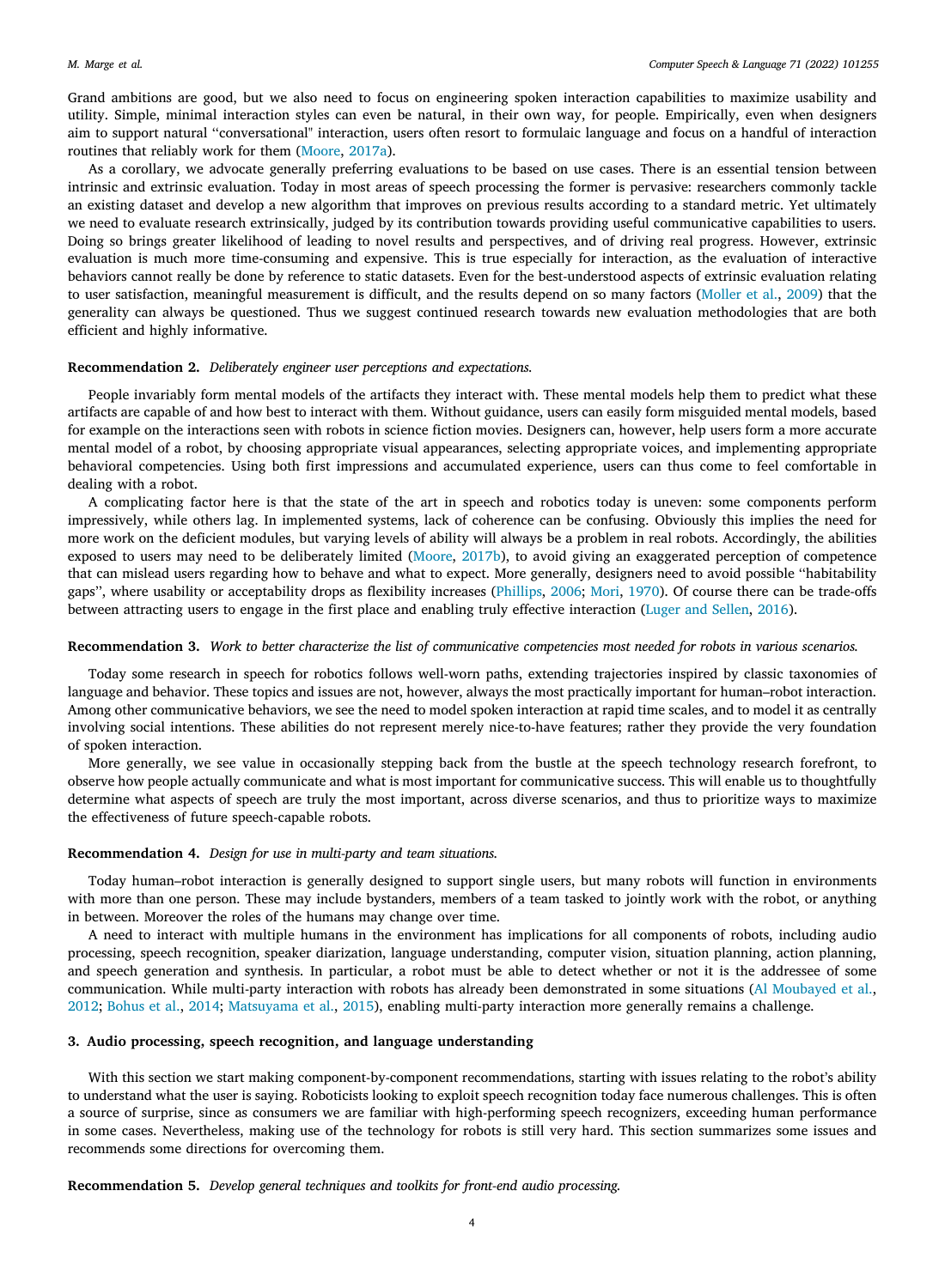For many speech processing systems, audio input is a complex mixture of user speech, the system's own speech output, and noise from the environment, convolved with reverberation. Aspects of this problem have been well-researched, and smart speakers, for example, do quite well even in complex environments, thanks to intensively-tuned algorithms. However, robots in addition often face other signal sources, including speech from multiple speakers and meaningful sounds from the environment, raising the challenges of speaker diarization and audio scene analysis. Additional challenges often include noise from the robot's own motors, and ongoing change in the relative positions of sound sources as the robot moves through the environment. We recommend more research on these topics, with the aim of creating reusable general toolkits for front-end processing.

### **Recommendation 6.** *Develop speech recognizers designed for robotics applications.*

Roboticists evaluating the options for speech recognition currently face some unpleasant trade-offs. First, while cloud-based systems are often highly accurate, the latency in accessing them is often too high to support effective natural interaction with robots, and conversely, local speech recognizers, while avoiding this problem, typically are inferior in vocabulary size and accuracy. Second, pre-trained recognizers, while convenient and powerful, are invariably tuned using datasets and objective functions that are quite unlike those needed for robots, but training one's own models can be a major task in itself.

Speech recognition for robots also often faces spontaneous and fragmentary utterances, as users may speak in rapidly-changing situations, and under conditions of high cognitive load. Other requirements include robustness in the face of noise and multiple speakers, retrainability to perform well in narrow domains, fast incremental processing, and awareness of time in order to work well with components for environment tracking, prosody processing, multimodal input, realtime output, and so on. While we expect that existing engines can be extended and adapted to work well for robotics, it is also worth considering creating a branch of an existing open source recognizer to specifically target the needs of robotics.

## **Recommendation 7.** *Build a database of robot-directed speech, and organize a challenge task on speech recognition for robot-directed speech.*

Building a suitable speech recognizer will require suitable data. Today we lack good models of the sorts of things that people tend to say to robots, and how they say them [\(Marge et al.,](#page-11-20) [2020b\)](#page-11-20). Thus we suggest the development of a large dataset of human–robot speech, perhaps on the order of a thousand hours. This would support both the training of better models with existing tools and the evaluation of new techniques. As no single dataset could handle all the types of speech and situations needed for robotics, this corpus would need to be diverse, across multiple dimensions: speech directed to both humanoid and other mobile robots; in office, warehouse- or airport-sized spaces, and various outdoor environments; for a variety of tasks; for various user demographics; and for a variety of microphones including headset, on-board, and microphone-array.

Such a dataset would support shared tasks on speech recognition for robot-directed speech. We envisage that this will foster the development of fast and accurate recognizers pre-trained on massive data, but easily and robustly adaptable to specific contexts of use.

Beyond the improvement of speech recognizers, data is, more generally, the lifeblood of research in spoken language interaction with robots. Recordings of real humans interacting with real or simulated robots can be used for analysis, discovery, and model training. Unfortunately, today almost all such data is trapped within individual institutions, barricaded by restrictions that prevent sharing. While some of these restrictions protect privacy or exist for other good reasons, we still need to work to find ways to better share data. While we see no simple solutions, one initial step is for researchers, whenever possible, to design data collections to be fully shareable. In some countries, this may be as simple as having participants dedicate their ''work'' to the public domain, or using the Creative Commons CC0 license.

## **Recommendation 8.** *Better represent context and expectations to support speech recognition.*

Speech directed to robots thus brings many challenges, but in partial compensation, the context can be expected to be highly informative. For example, if a robot has just started to move, the probability of hearing words like *stop*, *wait*, or *no* will increase, and the probability of hearing words like *pick*, *lift*, and *explain* will decrease. In other words, the robot can use its interpretation of the environment, task plan, and available actions to bias its language and speech understanding. In support of such dynamic language modeling, research should target the ability to fully exploit the robot's knowledge for this. We envision methods to map from the entire state and context to a probability distribution over all the words in the vocabulary, continuously updated, and speech recognizers with suitable APIs for ingesting this information.

## **Recommendation 9.** *Develop language understanding models for robots that resolve referential and other ambiguities in spoken dialogue.*

Language understanding in general is a much-studied problem, but for robots we require in addition grounded (or situated) language understanding, where success depends on correctly interpreting language that refers to, or has meaning only in the context of, the physical environment [\(Tellex et al.](#page-12-10), [2020\)](#page-12-10). A major complication is the fact that a robot's environment model is never veridical, and is never the same as a human's model of the same environment. Aspects of language understanding may need to be designed or tuned to effectively support specific downstream tasks, such as identifying or disambiguating referents (objects, regions, and paths), following instructions, obeying constraints on motion, planning and scheduling actions to meet goals, and communicating back to the user. Since the task of grounded language acquisition goes hand-in-hand with understanding the environment, and given the complex physical worlds in which robots may operate, language understanding abilities may need to be learned and tuned *in situ*, rather than predefined for all situations and tasks.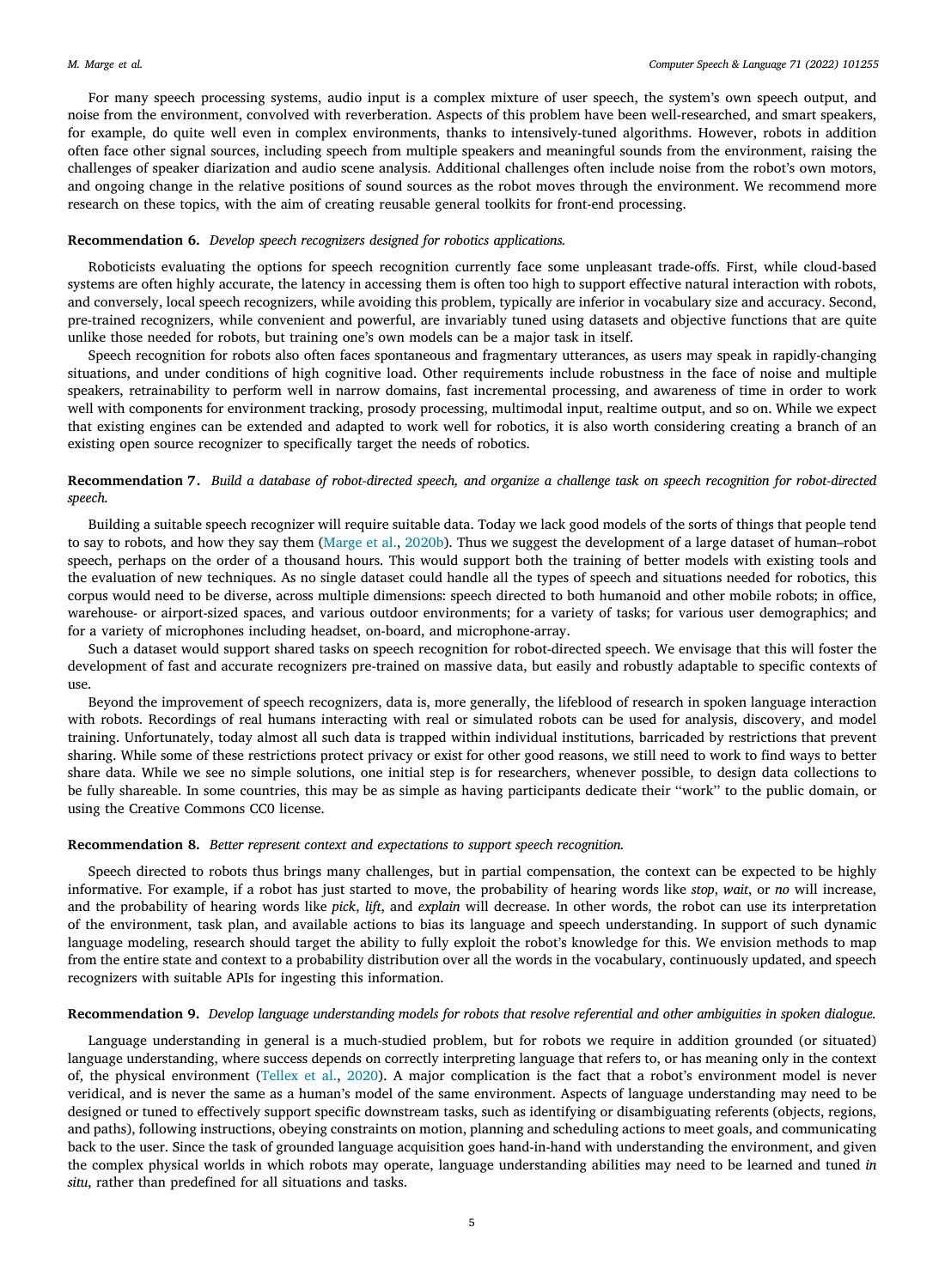#### **Recommendation 10.** *Better exploit prosodic information.*

Speech includes both words and prosody. Speech recognizers handle only the former, meaning that much of the information in the speech signal is discarded. In many applications the lack of prosodic information is not an issue: if the user wants to set an alarm or to get today's weather, it's enough to detect the words, without worrying about how the utterance relates to the user's goals or the temporal context, or whether the user is confused, preoccupied, distressed, or unsure. Yet for robots, all these aspects, and many more, can be critical. In some cases, the prosody can matter more than the words: an *oops* can flag an embarrassing little mistake that can be ignored or a major surprise that requires everything to be replanned, and only the prosody may indicate the difference. Configurations of prosodic features convey information of three main kinds: the paralinguistic, conveying user traits and states, the phonological, relating to the lexical and syntactic components of the message, and the pragmatic, relating to turn taking, topic structure, stance, and intention. Today it is easy to compute many prosodic features, and, given enough training data, to build classifiers for any specific decision. However, we would like tools that can not only extract prosodic information in real time and provide a continuous read-out of the results, but also output information that is directly useful for robot task planning and other downstream components.

#### **4. Speech synthesis and language generation**

<span id="page-5-0"></span>We turn our attention to the most salient user-facing functionality: speech synthesis.

## **Recommendation 11.** *Develop the ability to tune speech synthesizers to convey a desired tone, personality, and identity.*

The voice of an artificial agent tells the user what to expect of it. Thus we need voices that are parameterizable — to be a little more childlike, more rigid, more helpless, more businesslike, and so on — to meet the needs of an application, and guidelines for making such choices. While one can argue that robots should be purely functional, and that designers should not bother to produce robots that project a specific personality, designing a robot to have no detectable personality is itself a design choice. It is not uncommon today to hear robots with voices chosen only on the basis of intelligibility, and this guides the user to expect a formal, tedious interaction partner. Many highly capable agent systems, such as Siri and Alexa, have clear, dominant voices to convey to the user that they should adopt a formal turn-taking style and keep their utterances short and to the point. While effective for some applications, a robot interacting with a small child should talk very differently, and a robot assisting in a disaster recovery effort should sound different again.

Further, although contemporary speech synthesis is capable of generating utterances virtually indistinguishable from those produced by a human being, this is inappropriate if it encourages people to overestimate a robot's linguistic and cognitive capabilities. Rather ''robotic'' voices — by which we mean not low-quality voices, but high-quality voices that sound like a robot should sound — can be more appropriate ([Wilson and Moore](#page-12-11), [2017\)](#page-12-11).

#### **Recommendation 12.** *Extend the pragmatic repertoire of speech synthesizers.*

Speech synthesizers were, historically, designed to create an audio signal to intelligibly encode any given sentence. The target was read speech, in a neutral tone. More recently, synthesizers have become able to produce speech that is not only intelligible but also highly natural, and even expressive in some ways. But even this is not adequate for most robotics applications.

Robots operate in real time and real space. Speech synthesis in this context needs access to the full expressive power of spoken language. In particular, this includes prosody, that is, those features of the speech input that are not governed by the phoneme sequence of the words said, including features of pitch, energy, rate, and voicing. For example, consider the use of language to direct attention (*hey look!)*, convey uncertainty (*the red one?*), establish priorities (*help!*), or coordinate action (*ready . . . go!*). With appropriate timing, voicing, and prosody, such phrases can be powerfully effective; without this, users may be confused or slow to respond. Or, for example, imagine a robot prefacing its next movement with *okay, over behind that truck*. Beyond the words, a cooperative utterance may also convey the robot's view of the likely difficulty of moving behind the truck and its desire for follow-on information about what it should do once it gets behind the truck. Robot speech thus needs to be able to not only to convey propositions and speech acts, but to be able to simultaneously convey nuances of information state, dialogue state, and stance. Enabling robots to do such things requires advances of several kinds.

To produce such richly informative outputs, speech synthesizers need rich input: far more than just sequences of words. For the above examples, effective speech synthesis would also need access to information from the user model, environment and plan representations, and mission context. Current software architectures for robots generally do not expose such information: it may be buried down in some component-specific internal data structures or parameter values. To support adequately expressive synthesis, we will need new ways to explicitly represent and expose more of a robot's instantaneous internal state.

Beyond issues of speech synthesis, effective communication also requires appropriate choice of words. For some applications, a robot may need to produce only one of a finite set of sentences, or use only a finite set of templates. In others, it suffices to convey just simple propositions and intents. But in general, there is a need to convey many kinds of information, along with aspects of the robot's attitude and internal state. Effective language generation remains a challenging problem ([Gatt and Krahmer,](#page-11-21) [2018\)](#page-11-21), especially for robots, for reasons already noted.

It can be helpful to use the term ''speech generation'', to indicate that speech synthesis and language generation are essentially one, tightly integrated problem. Today a pipelined approach, with two separate modules — concept-to-text and text-to-speech — is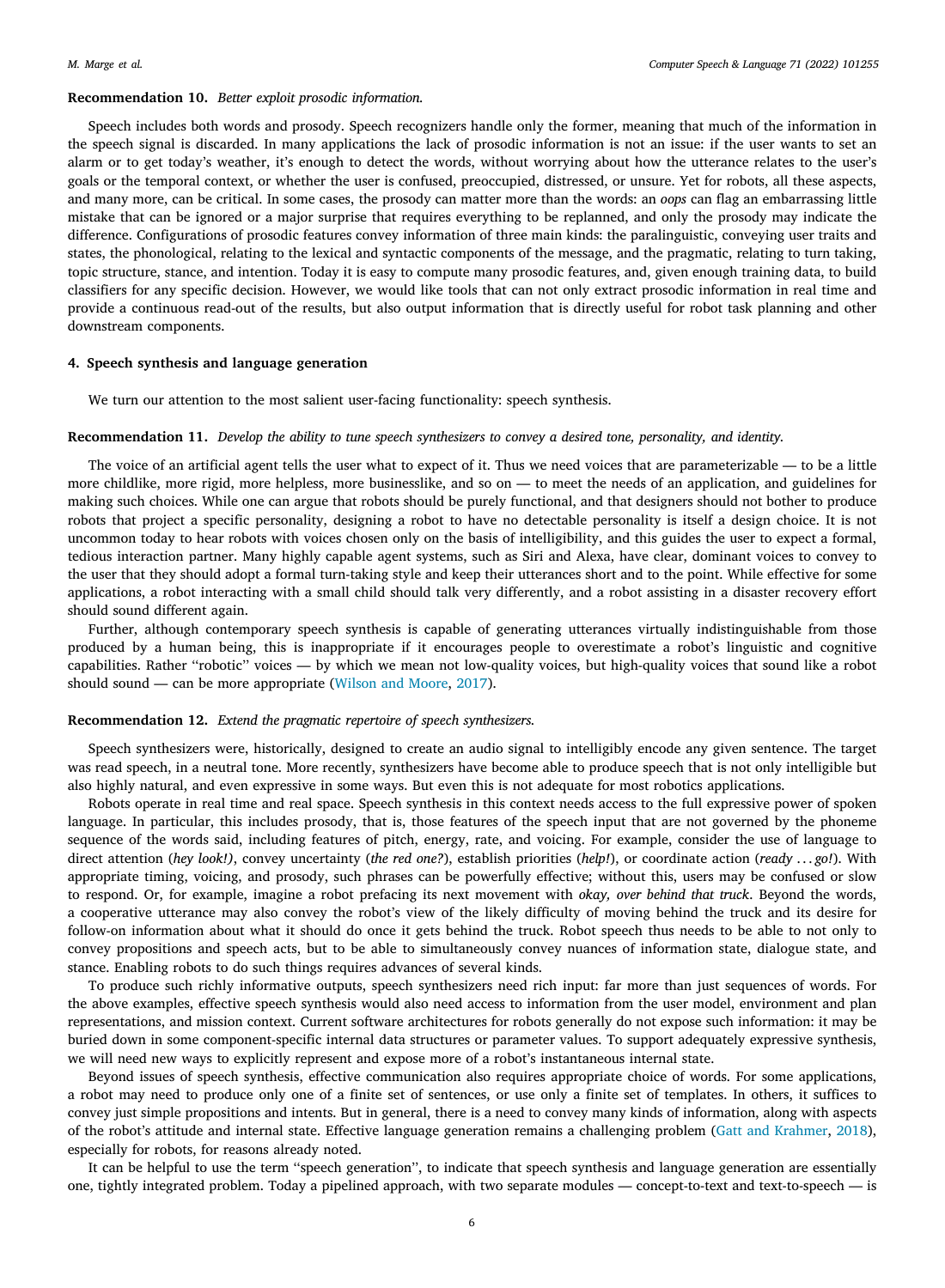the norm, but this is problematic [\(Bulyko and Ostendorf,](#page-11-22) [2001](#page-11-22)), as the language and speech decisions are often interdependent. Endto-end training may in principle solve this problem, but in practice, the limited data associated with many human–robot interaction scenarios will make this a challenge. Instead, researchers will need to explore loosely coupled language and speech generation, where the generated "language" comprises both text and control signals for speech synthesizers. Of course, this means that speech synthesis systems must be designed to allow such control.

The nature of these control signals is a question in itself. A particular challenge is that of appropriate prosodic control signals. Clearly the use of punctuation marks is not enough. For example, an exclamation point can indicate emphatic agreement (*exactly!*), enthusiasm (*let's go!*), or urgency (*help!*). Also, while an exclamation point can accurately indicate emphasis in a short phrase (*over here!*), it would not be useful in a sentence where meaning can differ depending on the emphasis location, as in *this* versus *today* in: *We need to use this one today!* It may be possible to learn from data an appropriate set of prosodic control signals ([Wang et al.,](#page-12-12) [2018\)](#page-12-12), but it is not clear how ''style tokens'' or other methods for representing tone in simple applications — like audiobook synthesis and emulating acted emotions — can be extended to support speech adequate for the here-and-now communicative functions ([Ward,](#page-12-13) [2019\)](#page-12-13) that robots most need. There is thus a need for more work specifically targeting the speaking needs of robots, as they perform actions in time and space.

Audience design is another major issue: robots need to produce speech that is not only clear and correct, but understandable. For example, if the robot recognizes an object as an *orange* but the human cannot see the object due to view occlusion, a simple referring expression such as *next to the orange at the corner* will not be understandable. Robust models need to consider the human's perspective and knowledge state. In general, the goal for a collaborating entity is not to minimize one's own effort, but rather to minimize the joint effort to come to a common ground ([Clark,](#page-11-23) [1996](#page-11-23)). Thus a robot should often make the extra effort to ensure the human understands. This may involve, for example, generating a description in small pieces, giving the human the chance to give interleaved feedback to verify that the knowledge states are aligning, or by proactively first describing essentials of its own internal representation, to make subsequent grounding more efficient ([Chai et al.,](#page-11-24) [2014;](#page-11-24) [Fang et al.,](#page-11-25) [2015](#page-11-25)). Future language generation and speech synthesis modules will need more systematic techniques for applying theory-of-mind reasoning to model humans' mental models and perspectives, and methods for collaborative grounding. Further, in an environment containing multiple human agents, a robot needs to design its utterances to make them clear to specific individuals or groups of individuals, and to craft them to make clear at each time who its utterances are addressing.

## **Recommendation 13.** *Create synthesizers that support realtime control of the voice.*

Robots operate in real time, so synthesizers must also. There are several aspects to this. As robots must respond to dynamic changes in the environment, the generation and speaking processes need to be interruptible and the plans must be modifiable. For example, human speakers reflexively pause if a loud noise occurs in the environment, or if an addressee seems to not be paying attention, and robots should do the same. Moreover, a robot's speech may need to be timed to support, guide, or complement the user's actions and utterances. Incremental synthesis is also commonly needed. To coordinate spoken language with a robot's physical gestures and motion, synthesizers must need to be able to output sync points and to support fine-grained timing control.

#### **Recommendation 14.** *Develop speech generators that support multimodal interaction.*

Robots are embodied and multimodal. To be effective, actions in the linguistic channel must be coordinated with other channels, such as physical gestures and eye gaze. This involves not only selection of appropriate word sequences but also utterance prosody. This is especially important for robots that need to be able to refer to specific objects in the environment, and need to show ongoing awareness of the environment as things change.

Fortunately, many robots have physical attributes that enable them to communicate more efficiently. For example, they often have capabilities for gestures and postures or gaze to show direction of attention. Generated language should incorporate deictic expressions and be coordinated with the timing of a robot's physical gestures. Robots with capabilities for facial expressions need to coordinate those with the timing of prosodic emphasis or intonational cues associated with a question. In addition, language should be coordinated with path planning and motion planning, as when a robot needs to convey that it is about to move *over here*. Robots that have these abilities will be able to communicate more efficiently, often using just a few words deftly augmented with multimodal and prosodic signals. Indeed, robot-to-human information transfer may evolve from being a sequence of individual communicative actions to something more continuous: an ongoing display of state and intention.

## **5. Dialogue**

<span id="page-6-0"></span>Dialogue is more than the sum of processing speech input and creating speech output. We want spoken language interaction with robots to include coherent, flowing, natural, and efficient user experiences.

#### **Recommendation 15.** *Focus on highly interactive dialogue.*

Fluent realtime interaction is essential in joint-task situations where time is of the essence, but also has more general value. It is, indeed, something that people often seek out. Texting and emails have their place, but if we want to get to know someone, negotiate plans, make lasting decisions, get useful advice, resolve a workplace issue, or have fun together, we usually seek a real-time spoken interaction. For robots to be widely useful and widely accepted, they similarly need to master real-time interaction.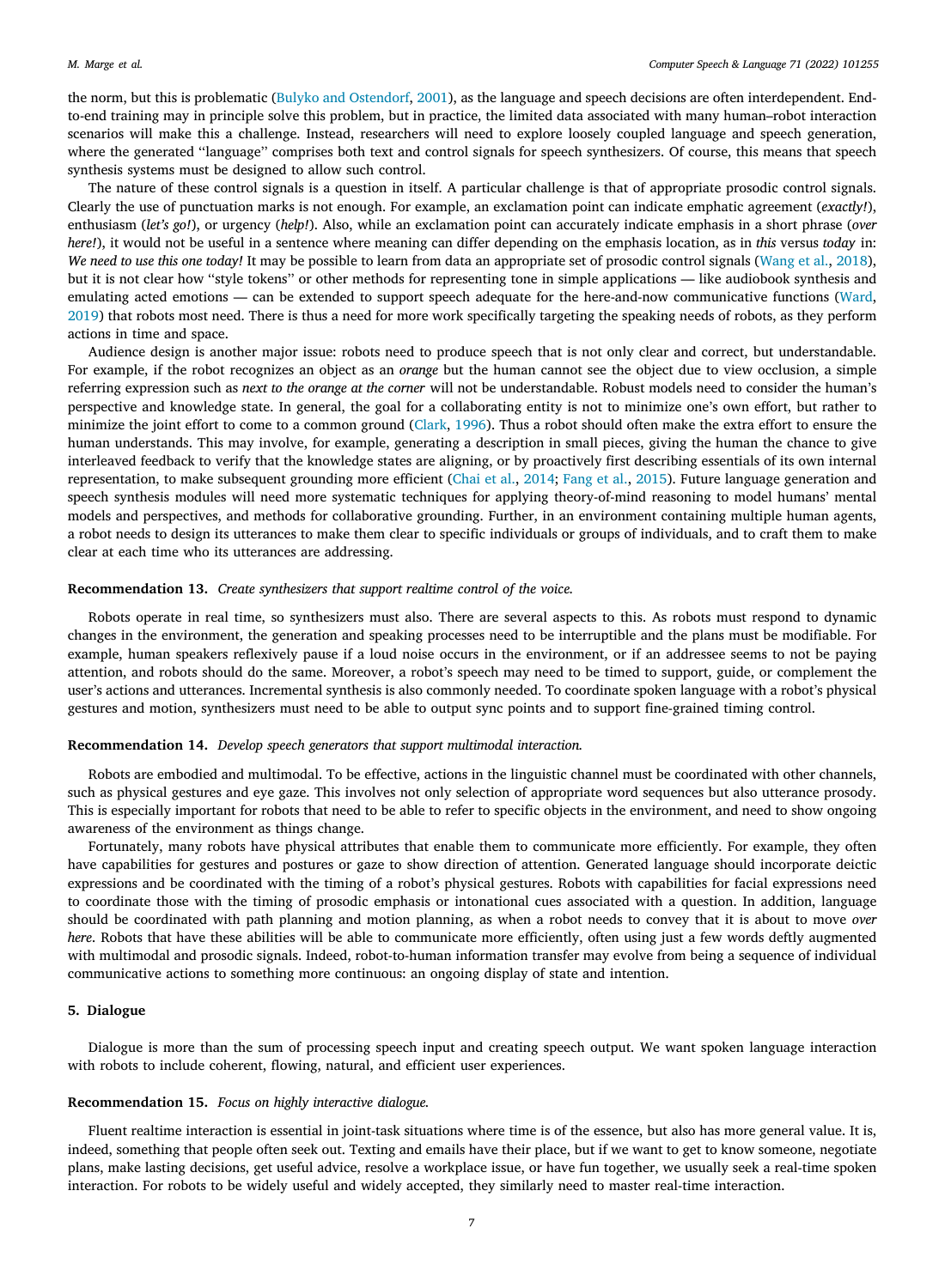However, this is currently beyond the state of the art. To quote from [Ward and DeVault](#page-12-1) ([2016\)](#page-12-1), given the broad acceptance of systems like Siri and Alexa, one might imagine the problems of interaction are solved. But this is an illusion: in fact, these systems rely on numerous clever ways of avoiding true interaction. Their preferred style is to simply map one user input to one system output, and they employ all sorts of stagecraft to guide users into following a rigid interaction style. Thus today most interactive systems require tightly controlled user behavior. The constraints are often implicit, relying on ways to set up expectation and hints that lead the user to perform only a very limited set of behaviors ([Cohen et al.,](#page-11-26) [2004\)](#page-11-26) to follow the intended track. Such constraints greatly simplify design and reduce the likelihood of failures due to unplanned-for inputs. However, designing around narrow tracks of interaction has led system builders to adopt impoverished models of interactive behavior, useful only for very circumscribed scenarios.

In the research arena, researchers have shown how we can do better, producing prototype systems with amazing responsiveness [\(DeVault et al.](#page-11-27), [2014;](#page-11-27) [Gratch et al.](#page-11-28), [2007;](#page-11-28) [Yu et al.,](#page-12-14) [2015](#page-12-14); [Kawahara](#page-11-29), [2019\)](#page-11-29). Such abilities are, moreover, often highly valued: users interacting with systems (or people) with better interaction skills may trust them more, like them more, and use them more ([Fusaroli](#page-11-30) [and Tylén](#page-11-30), [2016\)](#page-11-30). Yet existing techniques are limited. Some involve custom datasets, careful policy design, and intense engineering and tuning, and these do not scale. Others model only single dimensions of interaction. At the same time, current deep learning models, though they have worked so well in many areas of AI, are not directly applicable to realtime, situated interaction. We see the modeling of dialogue as an intellectual grand challenge, which requires both scientific and engineering advances.

#### **Recommendation 16.** *Make every component able to support realtime responsiveness.*

Current dialogue-capable robots offer only slow-paced, turn-based interactions, with few exceptions ([Skantze,](#page-12-15) [2021\)](#page-12-15). This is now due less to processing time requirements than to the architectures of our systems. In particular, it is far easier to build a system component if that component can delay the start of processing until the upstream model delivers a complete chunk of information. For example, it is easier to build a recognizer that waits until the user has produced a full turn and definitively ended it. Yet robots that operate on their own timescale can get out of sync with what the user is thinking, saying, and doing. Robots in general need to be responsive: to operate in real time.

Thus, each component will probably need to process data as a continuous flow, incrementally and asynchronously updating its output representations or probability estimates as new information comes in. Incrementality in spoken dialogue has been an active area of research, with work on incremental turn management, speech recognition, semantics, dialogue management, language generation, speech synthesis, and general abstract models and toolkits for incrementality, but much remains to be done ([Kennington](#page-11-31) [et al.,](#page-11-31) [2020\)](#page-11-31).

As an important special case, systems should strive to update the representation of a robot's physical surroundings continuously. This will support not only robust speech processing, but also the ability to quickly ground the inputs in the context.

Moreover, software for robots will generally need to model time explicitly, in every component. On the input side, robots have many sources of sensory input beyond the speech signal, including cameras, laser scanners, infrared sensors, GPS modules, and so on. Different sensors operate at different sampling rates, and the downstream processes — speech recognition, object detection, planning, execution monitoring, and so on — have different processing speeds. These cause different delays between events in the world and the time they are recognized, and so, for example, if a user points to an object and then to a location while saying *put that there*, it is nontrivial to properly fuse the information from the speech and visual inputs. Similarly on the output side: spoken output must be timed and synchronized in concert with actions in other modalities. With advances in the synthesis of non-verbal actions, the need here is becoming more pressing. For example, a gesture at the wrong time can be far worse than no gesture at all, and small variations in the timing of responses to questions have large effects in the interpretation of their meaning ([Boltz,](#page-11-32) [2005;](#page-11-32) [Itoh et al.](#page-11-33), [2009](#page-11-33); [Roberts and Francis,](#page-12-16) [2013\)](#page-12-16). While we understand some aspects of these issues, we need more general models of how to time and align multimodal actions. The need for proper handling of time applies to all modules and aspects of processing. The Platform for Situated Intelligence ([Bohus et al.](#page-11-34), [2017](#page-11-34)) illustrates how it is possible to provide mechanisms for this, but issues of synchronization and temporal alignment still bring many challenges.

## **6. Other sensory processes**

<span id="page-7-0"></span>To support effective language use, robots need to broadly understand what is going on. This is needed both in order to fully understand what the user means and to effectively convey information to the user. We have two specific recommendations.

**Recommendation 17.** *Improve audio scene and event analysis methods to better understand the environment.*

Robots need to understand the sounds in their environment, as these can provide contextual information that can be crucial to their performance. As an example, consider a robot assisting first responders in a disaster relief setting. The robot should be able to use the information in sounds from vehicles and bystanders to understand the environment, the events, and the social context, and to enable it to understand what its human teammates are hearing and reacting to.

**Recommendation 18.** *Develop methods to infer and represent more information about human interactants.*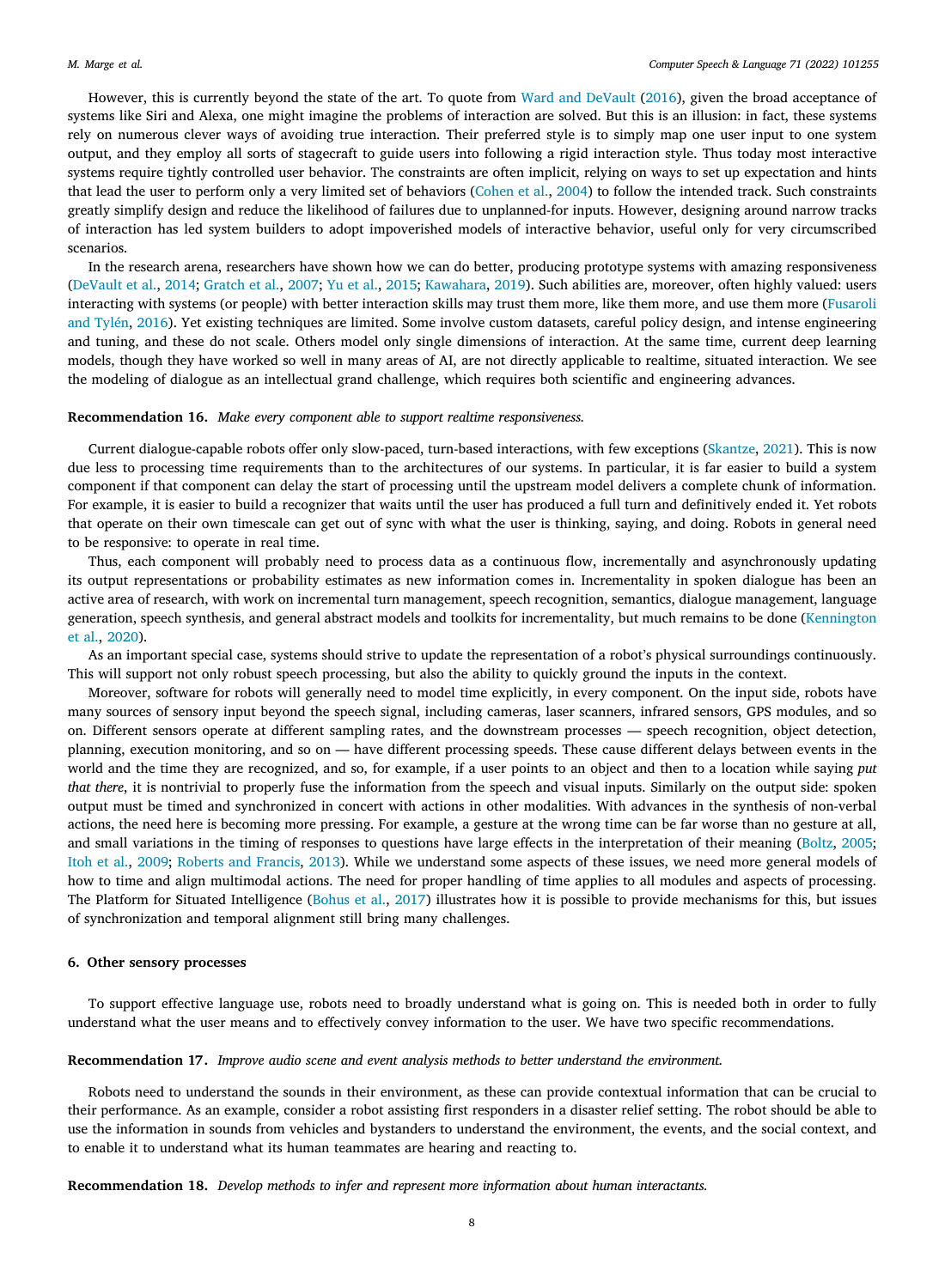<span id="page-8-1"></span>**Table 1** Common robot components and functions. **Human-Directed Perception**: recognizing individual people, gesture recognition, sentiment analysis .. . **User Intent Inference**: speech recognition, language understanding, inferring the user's beliefs, goals, plans, and intentions .. . **Environment-Directed Perception**: scene interpretation (both metric and semantic), identifying objects, entity recognition, grounding ... **Action Planning, Execution, and Monitoring**: task modeling, action-sequence selection, spatial and temporal reasoning, path planning, collision avoidance ... **Dialogue**: next-action selection, achieving common ground, clarification requests, joint decision making, using downstream information to report on successes, failures, and errors to humans when appropriate, facial expression generation, gaze control . ..

For many robots today, a user is just a disembodied source of speech input, or at best, an approximate image region with an estimated location and velocity. This may be fine for basic competencies such as not bumping into people, but we would like robots to be able to infer much more, such as what the user is doing, what they are paying attention to, what they are likely to do next, aspects of their energy level, current cognitive load level, emotional and physical state, and so on.

There are many sensors that can serve this purpose; beyond microphones and cameras, these include depth sensors, laser scanners, haptic and proprioceptive sensors, and other peripherals. Semantically, these inferences can exploit many types of information beyond speech and language: also facial gestures, hand gestures, posture shifts, skin color changes, and so on. There is a considerable body of research already on emotion recognition, sentiment analysis, mental health assessments and so on, but this needs to be extended to support robot needs. This is most obvious in scenarios where caring for the user is part of the job — for example, when helping a child read, a robot should be able to tell whether the child is getting frustrated, and if so change its strategy, or a robot involved in elderly care that notices depressive symptoms might alert family members — but the need is more general: understanding more about the user can in many ways help it better accomplish the task at hand.

## **7. Robustness and adaptability**

<span id="page-8-0"></span>In this section we change our focus, from the desirable properties of specific components to general properties that most or all components will need. We focus on properties necessary for robustness and adaptability. While the desirability of such properties is obvious, so far they have received less attention than they deserve. One likely reason is that in robotics research, as in many other fields, successful demos are celebrated: seeing a new technology in action can be a source of great inspiration. However, success in demos is not very predictive of success in deployment, and most demos only illustrate an ideal case. But robotics is increasingly targeting solid experimental validation of capabilities and real deployments in the open world, and robustness and adaptability are becoming more essential.

The recommendations in this section are relevant broadly across the components and functionalities of robots, with a partial, suggestive list given in [Table](#page-8-1) [1.](#page-8-1)

#### **Recommendation 19.** *Include partially redundant functionality.*

Human interaction is highly redundant, with the same message often being conveyed by words, prosody, gaze, posture, pose, facial expressions, hand gestures, actions, and so on [Admoni and Scassellati](#page-11-35) ([2017](#page-11-35)), [Gaschler et al.](#page-11-36) ([2012\)](#page-11-36), [Ward](#page-12-13) ([2019\)](#page-12-13). While robots can perform well in demos with only one of these functions, this requires that both the environment and the user be tightly constrained. Adding competence with other modalities, beyond just the words alone, can contribute to robustness. Achieving this requires better scientific understanding of these aspects of behavior, more explorations of utility for various use cases, more work on cross-modality integration, and more shareable software modules.

#### **Recommendation 20.** *Make components robust to uncertainty.*

Demos can be staged so that the robot has complete knowledge of all relevant aspects of the situation, but in open worlds such knowledge is not possible. To illustrate with three examples: First, for intent recognition, a developer cannot assume that a robot will ever have a 100% correct understanding of the user's goals and intents; rather it will invariably need to maintain a distribution of belief over multiple hypotheses. Second, a developer cannot treat the interface between the language understanding module and the response planning module as a single-predicate symbolic representation, given the inevitability of alternative possible real-world referents and meanings that might be ambiguously or deliberately bundled up in any user utterance. Third, a dialogue manager cannot be a simple finite state machine, as robots need to track multiple dimensions and facets of the current situation, typically none of which can be identified with full confidence.

It is easy to say that each component should constantly track multiple hypotheses and maintain a probability estimates for them, but to do so involves many challenges. One of these is the need for something of a change of mindset: developers probably need to accept that simple, understandable, inspectable representations may not be generally adequate. Another is that, even when we know how to make individual components probabilistic, integration with other components remains difficult.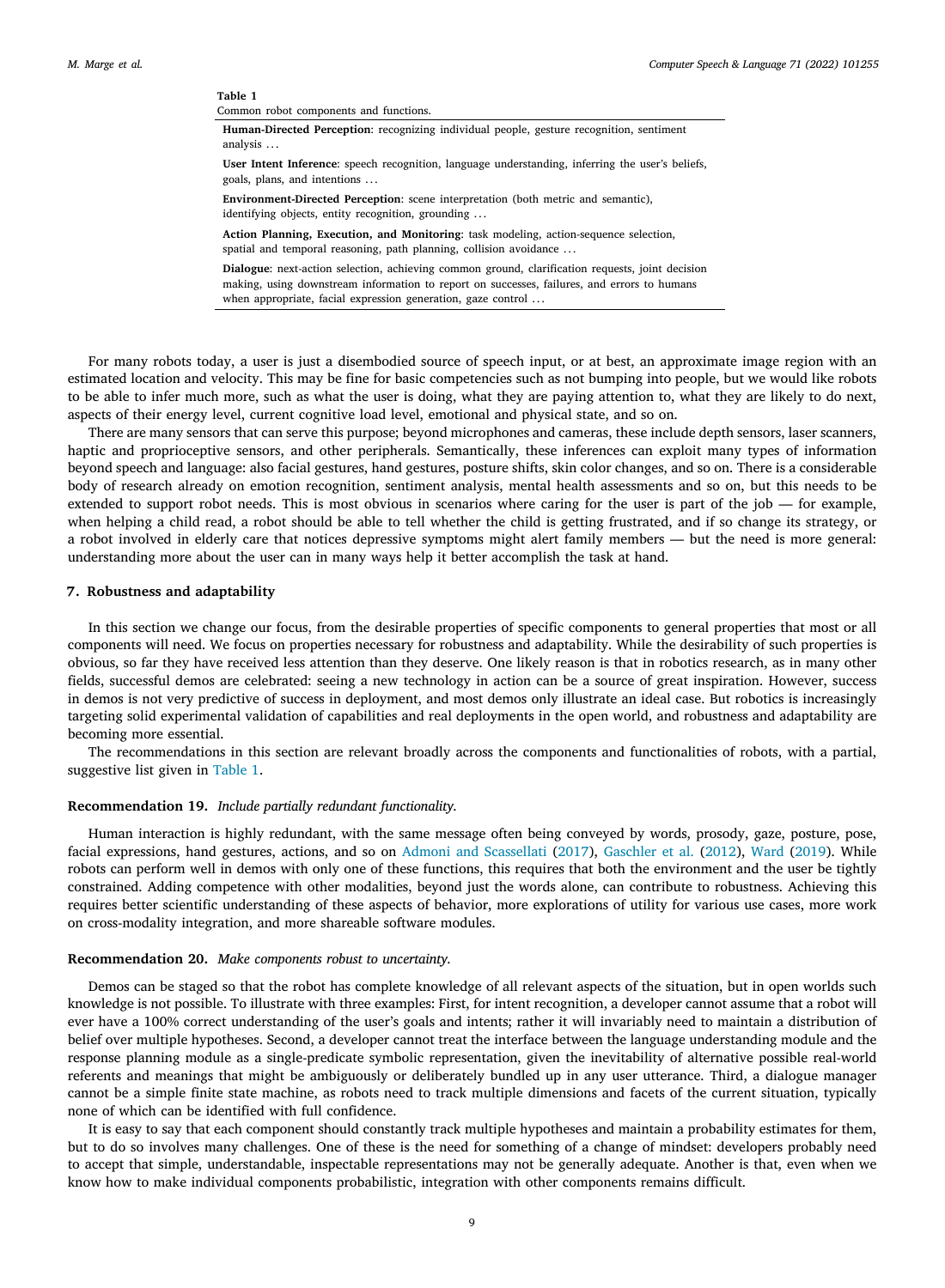#### **Recommendation 21.** *Explore the broad space of recovery strategies in spoken language interaction with robots.*

A critical capability for robots will be the ability to ask for help or clarify when something is unclear or confusing. Even if a robot's uncertainty modeling is accurate and it can infer which uncertainties truly need resolving, deciding whether the human can help and if so how to ask are challenging problems. An important special case is uncertainty that arises from the communication itself, including non-understandings, misunderstandings, unresolvable ambiguities, and other miscommunications ([Marge and Rudnicky,](#page-11-37) [2019\)](#page-11-37). While the dialogue literature includes many general recovery strategies, robots bring more complexity: with more possible ways to misunderstand, but also an expanded space of recovery strategies, including not just speech but also actions involving gesture and movement. For example, early signaling of the need for recovery may need just a raised eyebrow or a sudden slowing of motion.

#### **Recommendation 22.** *Make systems and components adaptable to users.*

Every successful robot application today involves careful engineering to make it work for a specific user population. This is also especially true for speech interfaces. This process is expensive and slow, so we need to face up to the challenges of making robots able to readily adapt, either to groups or to specific users and teams. This adaptation might be partly automatic, partly done by customizing using small sets of training data, and partly handled by exposing parameters that developers can adjust. Adaptation is also necessary as a way to overcome whatever biases might exist in training data, since no training set will ever precisely represent the desired robot behaviors.

Further, even within a target population, each user is an individual, and individuals will differ in age, gender, dialect, domain expertise, task knowledge, familiarity with the robot, and so on. One particular open challenge is that of adapting to the user's interaction style preferences. Today our understanding of interaction style differences is limited. We do know, for example, that in multimodal interaction some people tend to make the pointing gesture in synchrony with the deictic, as in *put it there,* while others tend to point after the word *there* [\(Oviatt et al.,](#page-12-17) [1997\)](#page-12-17). We know that some prefer swift turn taking with frequent overlaps, while others prefer to wait until the other is silent before speaking ([Tannen,](#page-12-18) [1989\)](#page-12-18). We also know that some people like to explain things by a brief low-pitch monologue, while others tend to explain by interleaving short pieces of an explanation with frequent checks that the listener is following [Ward](#page-12-13) ([2019\)](#page-12-13). In addition there is a rich folk vocabulary for describing interaction styles — including terms like stiff, withdrawn, shy, domineering, nerdy, oblivious, goofy, chatterbox, quick-witted, lively, and supportive — reflecting the importance of these styles for success in interactions. In the past, interaction style differences have not been a burning issue, since most people are able, entirely subconsciously, to model and adapt to the interaction styles of their teammates. In addition to basic research, we need to develop ways for robots to not only embody plausible and consistent interaction styles, but to select among these to adapt to the (implicit) interaction style preferences of specific users.

In general, if robots are to become effective partners, we need better models of the relevant dimensions of human variation, and of how to adjust behavior to work well with diverse human partners.

#### **Recommendation 23.** *Develop new ways to make components more reusable across tasks and domains.*

Robots need to be able to adapt to new tasks and domains. Linked to system-level adaptability and reusability, there is also the question of component-level adaptability. Developers of software components have a general strategic choice of aiming to optimize performance for a specific task by a specific robot, or of aiming to create reusable components that can be plugged into any architecture and used for any task. This is an essential tension, but one that can be partially alleviated. One direction is to investigate how to best define inter-component interfaces, either APIs or intermediate representations, to enable better information fusion and thus better decisions. A second direction is to develop improved ways for rapid adaptation to new contexts of use, to enable the creation of components that are simultaneously high-performing and highly reusable. This may involve pre-training on massive datasets, with mechanisms for easily and robustly ablating or adapting the models to perform well on robots with different hardware or abilities, or on specific small domains, including, for some experimental purposes, exceedingly narrow domains.

#### **Recommendation 24.** *Focus not only on improving better core components, but also on cross-cutting issues.*

From a robot designer's perspective, it would be convenient if natural language could be a simple add-on to an existing robot control architecture. It would be even more convenient if this could be done by simply pipelining together a speech recognizer, a natural-language understander, a finite-state dialogue manager, and a speech synthesizer. While such systems can be built, and may suffice for simple interactions — such as greeting a customer, prompting for a simple request, and confirming execution they are not sufficient for more natural interactions, especially not in open worlds. While research effort has tended to gravitate to improving these familiar components, there are many issues that fall through the cracks of such an architecture. One possible way out is end-to-end modeling, in which module boundaries are erased, everything is jointly optimized, and all mappings are learned directly from data. However, full end-to-end training will always be difficult for robots, as we will never have enough training data for all the complex and diverse tasks that robots need to do.

Thus we see the need for improved ways to share typically component-initial models, such as that of what the user knows, and that of the current state of the environment. Doing this will support advances on cross-cutting issues, such as grounding, ambiguity, social adeptness, prosody, and adaptation. Evaluation of component-level performance is now routine, but evaluating progress on cross-cutting issues is still a challenge. We may need to develop testbeds and evaluation metrics for touchstone tasks, such as grounding, where success requires the successful integration of many sources of information.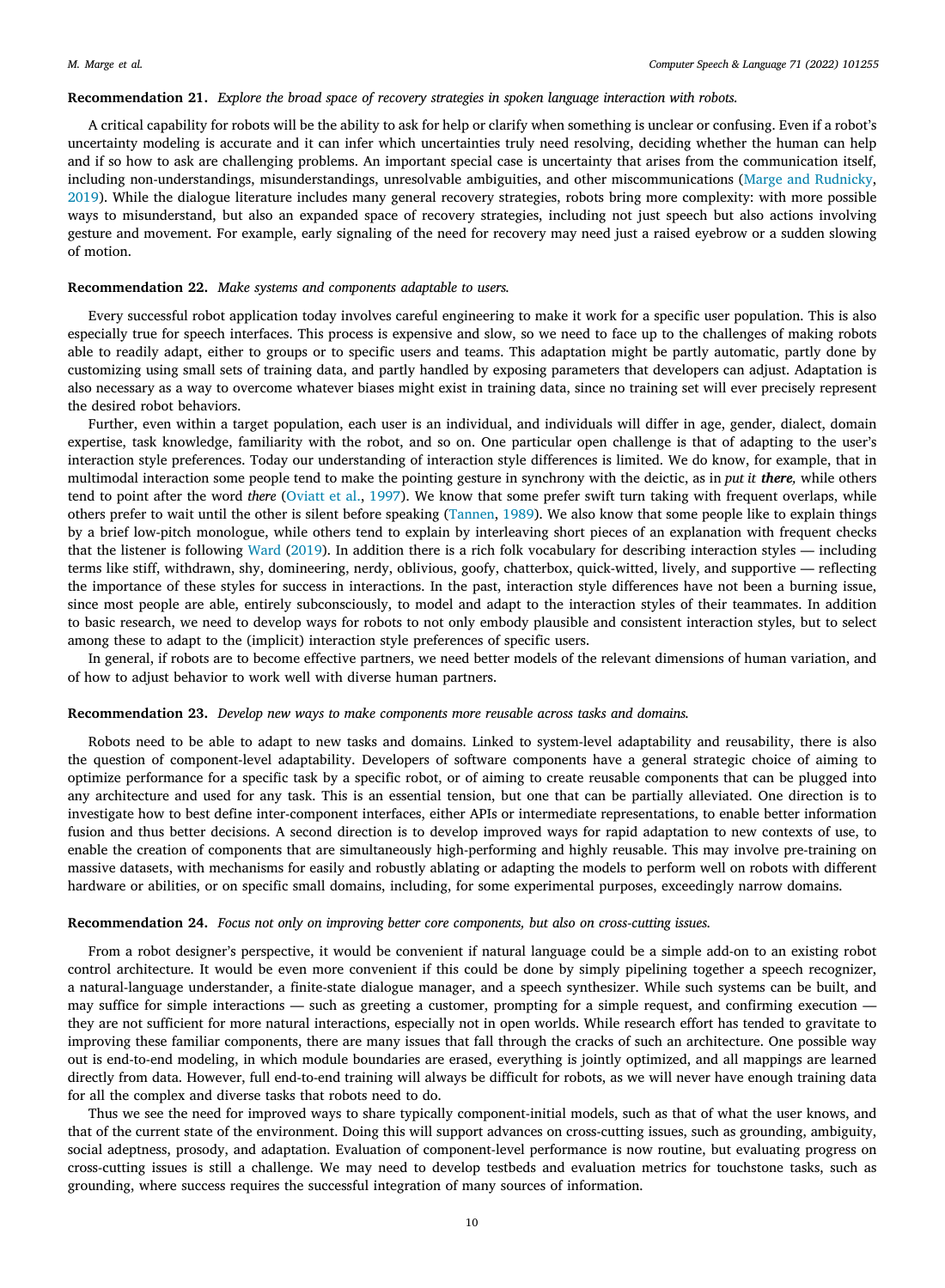#### **8. Infrastructure**

<span id="page-10-0"></span>Our recommendations so far have mostly targeted research questions. However there is another important way:

#### **Recommendation 25.** *Create and distribute one or more minimal speech and dialogue-capable robot systems.*

Research in spoken dialogue for robots has high barriers to entry. To conduct research in this area requires mastering knowledge about robot platforms and spoken dialogue frameworks, including individual components of both. Significant effort is required to create systems that work, even minimally, not least because individual components, such as automatic speech recognition, even when well-tested in other domains, often don't transfer well to robots. Thus the community needs systems that make it easier for newcomers to get started, in the form of accessible robotic platforms that come coupled with accessible spoken dialogue systems.

We have already discussed how currently available speech technologies might be improved to meet roboticists' needs. Conversely, currently available robot hardware and software offerings could be extended to make them easy for speech researchers to experiment on.

Ideally there should be a basic dialogue-capable robot that people could simply buy and use out of the box. Of course, what such a robot should include is not obvious, given the many ranges of desired uses. They could support individual use, for hobbyists and small projects, or serve as a shared platform to bring together researchers from robotics, speech, social interaction, computer vision, and so on. These may range from, on the one hand, just a recognizer, synthesizer, and robot, with everything else to be custom-built (or kludged) for the intended use, to, on the other hand, integrated highly functional systems, engineered to support data capture, replay, visualization, performance analysis, and informative experimentation.

<span id="page-10-1"></span>Such shared infrastructure will of course need to incorporate a powerful and flexible software architecture. In this context we must note the Robot Operating System<sup>[1](#page-10-1)</sup> (ROS), a well-established platform for robotic systems, including virtual robots. As middleware, ROS does permit the capability to operate at latencies supporting realtime human interaction. In practice, however, researchers building on ROS have tended to make limiting assumptions about human interaction, in particular regarding highly time-sensitive tasks of the kind common in social robotics. Demonstrations which are able to go beyond this, to broadly capture the context of interact with humans, have been mostly implemented as standalone models, separate from the ROS software stack. Nevertheless, the tools presently available using ROS for human–robot interaction can serve as a possible starting point for speech researchers interested in getting started in robotics. Other platforms are actively under development, so the trend is very positive.

While no single solution will serve all needs, the creation of shareable infrastructure will greatly increase the number of researchers able to contribute to this area.

## **9. Conclusion**

In general, we envisage the creation of highly interactive systems. Imagine that you're moving heavy furniture, performing surgery, or cooking with the aid of a robot. You would want it to be alert, aware, and good at coordinating actions, and this would require competent realtime interaction. Borrowing the words of [Ward and DeVault](#page-12-1) [\(2016\)](#page-12-1), we think that in broad strokes, these systems will be characterized by low latency and natural timing, a deft sensitivity to the multi-functional nature of communication, and flexibility about how any given interaction unfolds. Their skill with interaction timing will be manifest in the way they are attuned to and continuously respond to their users with an array of realtime communicative signals.

*This vision will only be realized,* we believe, *by deliberate and concerted action targeting the issues we presented.*

None of the issues are entirely new: all have been discussed before. Yet they remain as unsolved issues today, in large part because they have fallen through the cracks. Thus, to enable spoken language interaction with robots, we will need advances not only in speech science and in robotics, but also at the intersection. There is a lot to do: not just one single problem to solve, but a multifaceted challenge, needing attack from many fronts, over years and decades. Our hope is that this article, by providing specific recommendations, will help researchers and funders optimally choose what to tackle, and ultimately, after much hard work, bring us to the day when we can interact with robots effectively and smoothly, just by talking with them.

## **Declaration of competing interest**

The authors declare that they have no known competing financial interests or personal relationships that could have appeared to influence the work reported in this paper.

## **Acknowledgments**

We thank Tanya Korelsky and the National Science Foundation, United States of America for initiating our discussions and for support, via Grant #IIS-1941541. We also thank the government observers at the workshop for their contributions to the discussions: Jonathan Fiscus, Susan G. Hill, Nia Peters, Erion Plaku, Christopher Reardon, and Clare Voss. We also thank Erin Zaroukian for further discussion.

<sup>1</sup> <https://www.ros.org>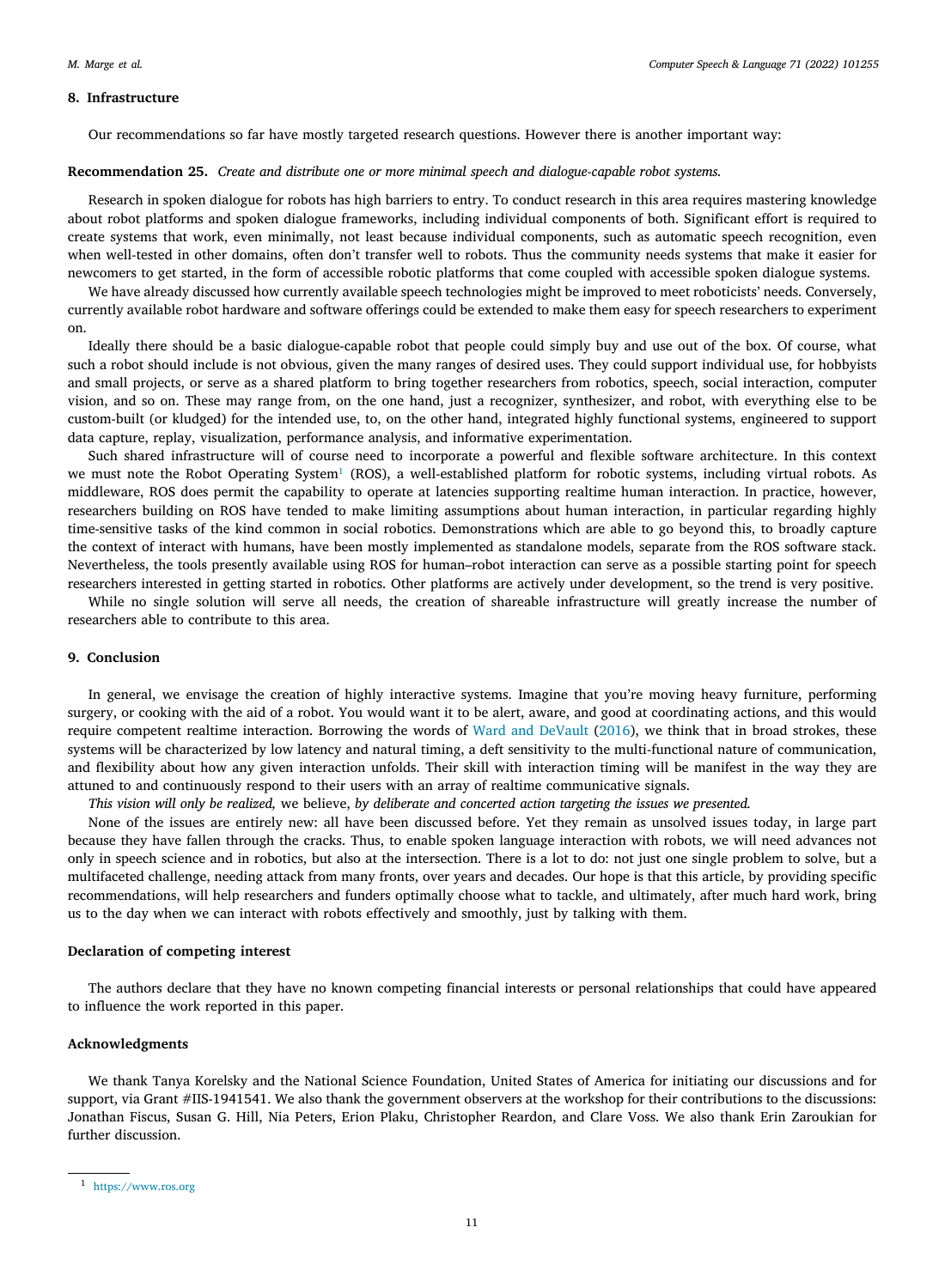#### *M. Marge et al.*

#### **References**

<span id="page-11-35"></span>[Admoni, H., Scassellati, B., 2017. Social eye gaze in human-robot interaction: A review. J. Hum.-Robot Interact. 6 \(1\), 25–63.](http://refhub.elsevier.com/S0885-2308(21)00062-0/sb1)

- <span id="page-11-17"></span>[Al Moubayed, S., Beskow, J., Skantze, G., Granström, B., 2012. Furhat: A back-projected human-like robot head for multiparty human-machine interaction. In:](http://refhub.elsevier.com/S0885-2308(21)00062-0/sb2) [Cognitive Behavioural Systems. Springer, pp. 114–130.](http://refhub.elsevier.com/S0885-2308(21)00062-0/sb2)
- <span id="page-11-2"></span>Amershi, S., Weld, D., Vorvoreanu, M., Fourney, A., Nushi, B., Collisson, P., Suh, J., Iqbal, S., Bennett, P.N., Inkpen, K., Teevan, J., Kikin-Gil, R., Horvitz, E., 2019. Guidelines for human-AI interaction. In: Proceedings of CHI, pp. 1–13.
- <span id="page-11-10"></span>[Bainbridge, W.A., Hart, J.W., Kim, E.S., Scassellati, B., 2011. The benefits of interactions with physically present robots over video-displayed agents. Int. J. Soc.](http://refhub.elsevier.com/S0885-2308(21)00062-0/sb4) [Robot. 3 \(1\), 41–52.](http://refhub.elsevier.com/S0885-2308(21)00062-0/sb4)
- <span id="page-11-14"></span>[Balentine, B., 2007. It's Better To Be a Good Machine than a Bad Person: Speech Recognition and Other Exotic User Interfaces At the Twilight of the Jetsonian](http://refhub.elsevier.com/S0885-2308(21)00062-0/sb5) [Age. ICMI Press.](http://refhub.elsevier.com/S0885-2308(21)00062-0/sb5)
- <span id="page-11-3"></span>[Beckerle, P., Castellini, C., Lenggenhager, B., 2019. Robotic interfaces for cognitive psychology and embodiment research: A research roadmap. Wiley Interdiscip.](http://refhub.elsevier.com/S0885-2308(21)00062-0/sb6) [Rev. Cogn. Sci. 10 \(2\).](http://refhub.elsevier.com/S0885-2308(21)00062-0/sb6)
- <span id="page-11-34"></span>Bohus, D., Andrist, S., Jalobeanu, M., 2017. Rapid development of multimodal interactive systems: A demonstration of platform for situated intelligence. In: Proceedings of ICMI, pp. 493–494.
- <span id="page-11-8"></span>Bohus, D., Horvitz, E., 2010. On the challenges and opportunities of physically situated dialog. In: Proceedings of the AAAI Fall Symposium on Dialog with Robots.

<span id="page-11-18"></span>Bohus, D., Saw, C.W., Horvitz, E., 2014. Directions Robot: In-the-wild experiences and lessons learned. In: Proceedings of AAMAS, pp. 637–644.

<span id="page-11-32"></span>[Boltz, M.G., 2005. Temporal dimensions of conversational interaction: The role of response latencies and pauses in social impression formation. J. Lang. Soc.](http://refhub.elsevier.com/S0885-2308(21)00062-0/sb10) [Psychol. 24 \(2\), 103–138.](http://refhub.elsevier.com/S0885-2308(21)00062-0/sb10)

<span id="page-11-22"></span>Bulyko, I., Ostendorf, M., 2001. Joint prosody prediction and unit selection for concatenative speech synthesis. In: Proceedings of ICASSP, Vol. 2, pp. 781–784.

- <span id="page-11-24"></span>Chai, J.Y., She, L., Fang, R., Ottarson, S., Littley, C., Liu, C., Hanson, K., 2014. Collaborative effort towards common ground in situated human-robot dialogue. In: Proceedings of HRI, pp. 33-40.
- <span id="page-11-4"></span>Chang, S.-F., Hauptmann, A., Morency, L.-P., Antani, S., Bulterman, D., Busso, C., Chai, J., Hirschberg, J., Jain, R., Mayer-Patel, K., Meth, R., Mooney, R., Nahrstedt, K., Narayanan, S., Natarajan, P., Oviatt, S., Prabhakaran, B., Smeulders, A., Sundaram, H., Zhang, Z., Zhou, M., 2019. Report of 2017 NSF workshop on multimedia challenges, opportunities and research roadmaps. arXiv preprint [arXiv:1908.02308.](http://arxiv.org/abs/1908.02308)
- <span id="page-11-5"></span>[Christensen, H.I., Batzinger, T., Bekris, K., Bohringer, K., Bordogna, J., Bradski, G., Brock, O., Burnstein, J., Fuhlbrigge, T., Eastman, R., Edsinger, A., Fuchs, E.,](http://refhub.elsevier.com/S0885-2308(21)00062-0/sb14) [Goldberg, K., Henderson, T., Joyner, W., Kavaraki, L., Kelly, C., Kelly, A., Kumar, V., Manocha, D., McCallum, A., Mosterman, P., Messina, E., Murphey, T.,](http://refhub.elsevier.com/S0885-2308(21)00062-0/sb14) [Peters, R.A., Shepherd, S., Singh, S., Sweet, L., Trinkle, J., Tsai, J., Wells, J., Wurman, P., Yorio, T., Zhang, M., 2009. A Roadmap for US Robotics: From](http://refhub.elsevier.com/S0885-2308(21)00062-0/sb14) [Internet to Robotics. Computing Community Consortium \(CCC\).](http://refhub.elsevier.com/S0885-2308(21)00062-0/sb14)

<span id="page-11-23"></span>[Clark, H.H., 1996. Using Language. Cambridge University Press.](http://refhub.elsevier.com/S0885-2308(21)00062-0/sb15)

<span id="page-11-26"></span>[Cohen, M.H., Giangola, J.P., Balogh, J., 2004. Voice User Interface Design. Addison-Wesley.](http://refhub.elsevier.com/S0885-2308(21)00062-0/sb16)

<span id="page-11-11"></span>[Deng, E., Mutlu, B., Matarić, M.J., 2019. Embodiment in socially interactive robots. Found. Trends](http://refhub.elsevier.com/S0885-2308(21)00062-0/sb17)® Robot. 7 (4), 251–356.

- <span id="page-11-27"></span>DeVault, D., Artstein, R., Benn, G., Dey, T., Fast, E., Gainer, A., Georgila, K., Gratch, J., Hartholt, A., Lhommet, M., Lucas, G., Marsella, S., Morbini, F., Nazarian, A., Scherer, S., Stratou, G., Suri, A., Traum, D., Wood, R., Xu, Y., Rizzo, A., Morency, L.-P., 2014. SimSensei Kiosk: A virtual human interviewer for healthcare decision support. In: Proceedings of AAMAS, pp. 1061–1068.
- <span id="page-11-1"></span>[Devillers, L., Kawahara, T., Moore, R.K., Scheutz, M., 2020. Spoken language interaction with virtual agents and robots \(SLIVAR\): Towards effective and ethical](http://refhub.elsevier.com/S0885-2308(21)00062-0/sb19) [interaction \(dagstuhl seminar 20021\). In: Dagstuhl Reports. Tech. Rep., 10, Schloss Dagstuhl: Leibniz-Zentrum für Informatik, pp. 1–51.](http://refhub.elsevier.com/S0885-2308(21)00062-0/sb19)
- <span id="page-11-6"></span>Eskenazi, M., Zhao, T., 2020. Report from the NSF future directions workshop, toward user-oriented agents: Research directions and challenges. arXiv preprint [arXiv:2006.06026.](http://arxiv.org/abs/2006.06026)
- <span id="page-11-25"></span>Fang, R., Doering, M., Chai, J.Y., 2015. Embodied collaborative referring expression generation in situated human-robot dialogue. In: Proceedings of HRI, pp. 271–278.
- <span id="page-11-30"></span>[Fusaroli, R., Tylén, K., 2016. Investigating conversational dynamics: Interactive alignment, interpersonal synergy, and collective task performance. Cogn. Sci. 40](http://refhub.elsevier.com/S0885-2308(21)00062-0/sb22) [\(1\), 145–171.](http://refhub.elsevier.com/S0885-2308(21)00062-0/sb22)
- <span id="page-11-36"></span>Gaschler, A., Jentzsch, S., Giuliani, M., Huth, K., de Ruiter, J., Knoll, A., 2012. Social behavior recognition using body posture and head pose for human-robot interaction. In: Proceedings of IROS, pp. 2128–2133.
- <span id="page-11-21"></span>[Gatt, A., Krahmer, E., 2018. Survey of the state of the art in natural language generation: Core tasks, applications and evaluation. J. Artificial Intelligence Res.](http://refhub.elsevier.com/S0885-2308(21)00062-0/sb24) [61, 65–170.](http://refhub.elsevier.com/S0885-2308(21)00062-0/sb24)
- <span id="page-11-7"></span>[Gil, Y., Selman, B., 2019. A 20-Year Community Roadmap for Artificial Intelligence Research in the US. Computing Community Consortium \(CCC\) and Association](http://refhub.elsevier.com/S0885-2308(21)00062-0/sb25) [for the Advancement of Artificial Intelligence \(AAAI\).](http://refhub.elsevier.com/S0885-2308(21)00062-0/sb25)
- <span id="page-11-28"></span>Gratch, J., Wang, N., Okhmatovskaia, A., Lamothe, F., Morales, M., van der Werf, R.J., Morency, L.-P., 2007. Can virtual humans be more engaging than real ones? In: Proceedings of HCI, pp. 286–297.

<span id="page-11-33"></span>Itoh, T., Kitaoka, N., Nishimura, R., 2009. Subject experiments on influence of response timing in spoken dialogues. In: Proceedings of Interspeech, pp. 1835–1838.

<span id="page-11-29"></span>[Kawahara, T., 2019. Spoken dialogue system for a human-like conversational robot ERICA. In: 9th International Workshop on Spoken Dialogue System Technology.](http://refhub.elsevier.com/S0885-2308(21)00062-0/sb28) [Springer, pp. 65–75.](http://refhub.elsevier.com/S0885-2308(21)00062-0/sb28)

- <span id="page-11-31"></span>Kennington, C., Moro, D., Marchand, L., Carns, J., McNeill, D., 2020. rrSDS: Towards a robot-ready spoken dialogue system. In: Proceedings of SIGdial, pp. 132–135.
- <span id="page-11-13"></span>[Kruijff-Korbayová, I., Colas, F., Gianni, M., Pirri, F., de Greeff, J., Hindriks, K., Neerincx, M., Ögren, P., Svoboda, T., Worst, R., 2015. TRADR project: Long-term](http://refhub.elsevier.com/S0885-2308(21)00062-0/sb30) [human-robot teaming for robot assisted disaster response. KI-Künstliche Intell. 29 \(2\), 193–201.](http://refhub.elsevier.com/S0885-2308(21)00062-0/sb30)
- <span id="page-11-16"></span>Luger, E., Sellen, A., ''Like Having a Really Bad PA'': The Gulf between user expectation and experience of conversational agents. In: Proceedings of CHI, pp. 5286–5297.
- <span id="page-11-0"></span>Marge, M., Espy-Wilson, C., Ward, N., 2020a. Spoken language interaction with robots: Research issues and recommendations, report from the NSF future directions workshop. arXiv preprint [arXiv:2011.05533.](http://arxiv.org/abs/2011.05533)
- <span id="page-11-20"></span>Marge, M., Gervits, F., Briggs, G., Scheutz, M., Roque, A., 2020b. Let's do that first! A comparative analysis of instruction-giving in human-human and human-robot situated dialogue. In: Proceedings of SemDial.

<span id="page-11-37"></span>[Marge, M., Rudnicky, A.I., 2019. Miscommunication detection and recovery in situated human–robot dialogue. ACM Trans. Interact. Intell. Syst. 9 \(1\).](http://refhub.elsevier.com/S0885-2308(21)00062-0/sb34)

- <span id="page-11-19"></span>[Matsuyama, Y., Akiba, I., Fujie, S., Kobayashi, T., 2015. Four-participant group conversation: A facilitation robot controlling engagement density as the fourth](http://refhub.elsevier.com/S0885-2308(21)00062-0/sb35) [participant. Comput. Speech Lang. 33 \(1\), 1–24.](http://refhub.elsevier.com/S0885-2308(21)00062-0/sb35)
- <span id="page-11-9"></span>[McTear, M., 2020. Conversational AI: Dialogue Systems, Conversational Agents, and Chatbots. Morgan & Claypool Publishers.](http://refhub.elsevier.com/S0885-2308(21)00062-0/sb36)
- <span id="page-11-15"></span>Moller, S., Engelbrecht, K.-P., Kuhnel, C., Wechsung, I., Weiss, B., 2009. A taxonomy of quality of service and quality of experience of multimodal human-machine interaction. In: Proceedings of the International Workshop on Quality of Multimedia Experience, pp. 7–12.
- <span id="page-11-12"></span>[Moore, R.K., 2015. From talking and listening robots to intelligent communicative machines. In: Markowitz, J. \(Ed.\), Robots that Talk and Listen. de Gruyter,](http://refhub.elsevier.com/S0885-2308(21)00062-0/sb38) [pp. 317–335.](http://refhub.elsevier.com/S0885-2308(21)00062-0/sb38)